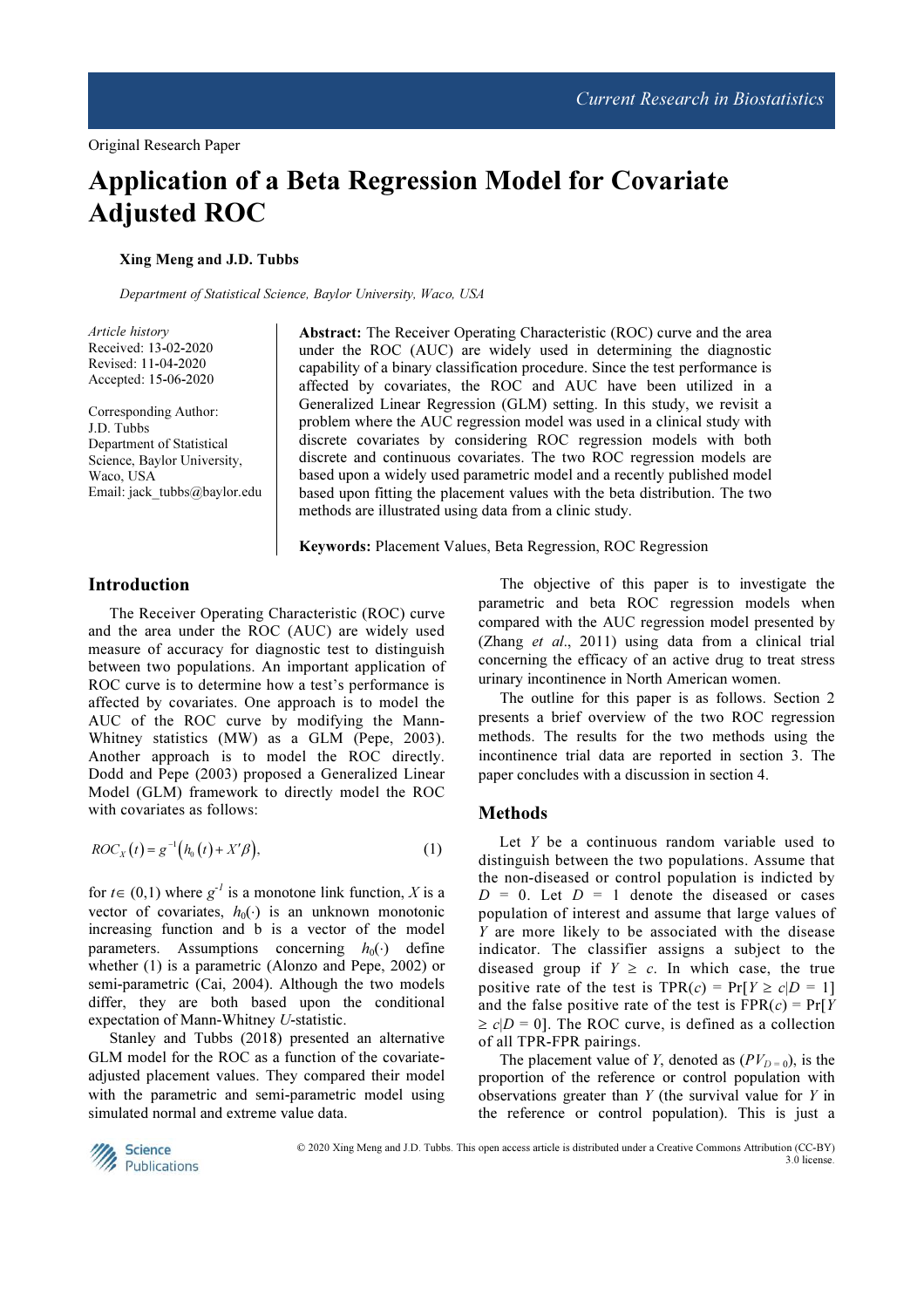transformation of Y given by  $PV_{D=0} = S_0(Y)$ . It has been shown that the CDF for the placement is the ROC. That is:

$$
ROC(t) = S_1 (S_0^{-1}(t)) = Pr(PV_{D=0} \le t),
$$

where,  $t \in (0,1)$  and  $S_1$ ,  $S_0$  are the survival function for the diseased and non-diseased populations.

Considering the covariates, denoted by  $X$ , the covariate-adjusted ROC can be written as:

$$
ROC_{X,X_D}(t) = S_{1,X,X_D}(S_{0,X}^{-1}(t)),
$$
\n(2)

for  $t \in (0,1)$  where  $S_{1, X, X_D}(c) = \Pr(Y \ge c) | X, X_D, D = 1$ ,

 $S_{0, X}(c) = \Pr(Y \ge c) | X, D = 0)$  and c is any threshold. Thus,  $ROC_{X,X_D}(t)$  is the probability that the test result Y of the diseased subject is greater than or equal to the tth

quantile of the test result adjusted by the covariates of the unaffected subject.

The ROC is the CDF of the placement values  $PV_D$ (Pepe and Cai, 2004). The covariate-adjusted notation is given by:

$$
Pr(PV_D \le t) = Pr(S_{0,X}(Y) \le t | X, D = 0)
$$
  
= Pr(Y \ge S\_{0,X}^{-1}(t)) | X, D = 0)  
=  $ROC_X(t)$ 

Stanley and Tubbs (2018) provide a description of the algorithms used to model the ROC with the parametric presented by (Alonzo and Pepe, 2002) and the beta placement value model. A brief description of both methods are included for completeness.

#### Parametric Method

Alonzo and Pepe (2002) extended the use of ROC-GLM by considering the ROC curve as a parametric function of covariates and using the binary indicator as the dependent variable. The parametric function of covariates is reflected in parametric form of  $h_0(\cdot)$ . The binary indicators compare the test result for a diseased subject to a specified set of covariate-adjusted quantiles of the distribution of test results from nondiseased subjects. Then the binary values can be modeled using logistic regression methods. Their parametric form for  $h_0(\cdot)$  is:

$$
h_0(t) = \gamma_1 h_1(t) + \gamma_2 h_2(t),
$$

where,  $h_1(t) = 1$  and  $h_2(t) = \Phi^{-1}(t)$ . In which case, we have:

$$
ROC_{X}(t) = g(h_{0}(t) + \beta' X),
$$

for  $t \in (0,1)$ . The algorithm for parametric the method can be written as:

- 1. Specify a set of FPRs:  $T = \{t_1: l = 1, ..., n_T\} \in (0,1)$
- 2. Estimate the covariate specific survival function  $S_{0,X_j}$  for the reference population at each  $t \in T$ ,  $j =$ 1,2, ...,  $n_0$  using quantile regression
- 3. For each diseased observation  $y_{i|D=1}$ , calculate  $PV_i =$  $\hat{S}_{_{0,x_i}}(y_{i|D=1}), i = 1,2,...,n_1$
- 4. Calculate the binary placement value indicator  $\widehat{U}_{ii}$  =  $I(PV_i \leq t), t \in T$
- 5. Fit the model  $E[\hat{U}_{ii}] = g^{-1}(\widehat{h_0(t)} + X'\hat{\beta})$  to obtain  $\hat{\gamma}_1$ ,  $\hat{\gamma}_2$  and  $\hat{\beta}$

## Beta Regression Method

Stanley and Tubbs (2018) proposed a method that models the placement values using beta regression. This method is easy to implement and it eliminates the dependency in models that use binary variables when using the logit or probit models.

The Beta regression model can be written as a GLM (Ferrari and Cribari-Neto, 2004) in terms of its mean  $\mu$  =  $E(Y)$  and precision parameter  $\phi = a + b$  where the mean and variance for  $Y \sim Beta(a, b)$ :

$$
E(Y) = \frac{a}{a+b}
$$
 and  $Var(Y) = \frac{ab}{(a+b)^2(a+b+1)}$ 

.

can be written as:

$$
E(Y)=\mu
$$

and:

$$
Var(Y) = \frac{\mu(1-\mu)}{1+\phi}.
$$

The beta regression model can be written as:

$$
g\big(\mu_{t}\big)=\sum_{i=1}^{k}X_{ti}\beta_{i}=\eta_{t}.
$$

Using the logit link, we have  $\mu_t = (1 + e^{-x_t^t/\beta})^{-1}$ . From which we obtain the original parameters  $a$  and  $b$  as ˆ

.

$$
\hat{a} = \frac{\hat{\phi}}{1 + e^{-x'_i \hat{\beta}}} \text{ and } \hat{b} = \hat{\phi} \left( 1 - \frac{1}{1 + e^{-x'_i \hat{\beta}}} \right)
$$

The algorithm for beta regression method can be written as: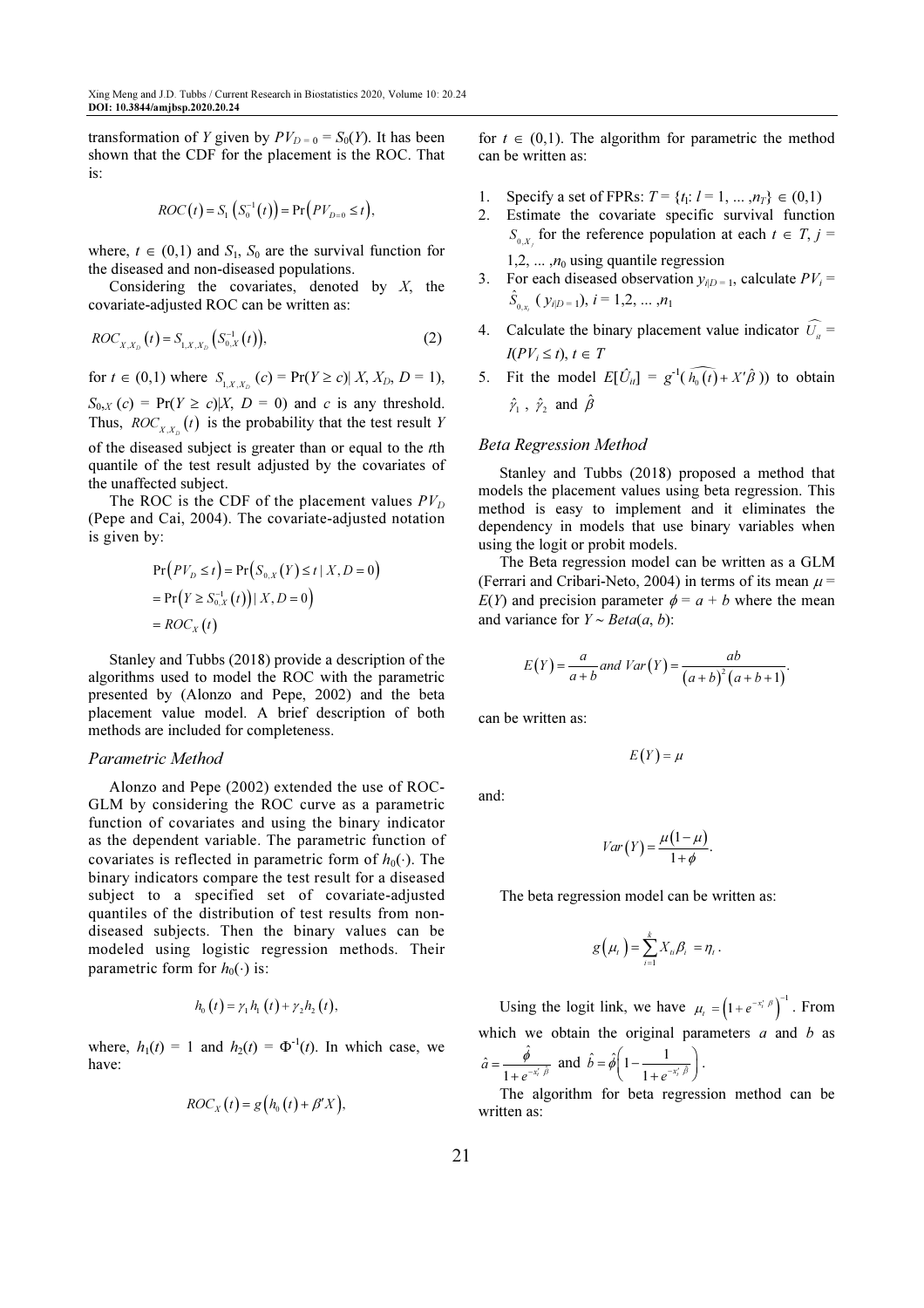- 1. Specify a set of FPRs:  $T = \{t_1: l = 1, ..., n_T\} \in (0,1)$
- 2. Estimate the covariate specific survival function  $S_{0,X_j}$  for the reference population at each  $t \in T$  using quantile regression
- 3. For each diseased observation  $y_{1x_j}$ , calculate  $PV_j =$  $\hat{S}_0 \left( \overline{\mathcal{Y}_{1x_i}} \right)$  $S_{\scriptscriptstyle{0}}\left\vert \mathcal{Y}_{_{1x_{j}}} \right\rangle$
- 4. Perform a beta regression on the PVs to obtain estimates  $\hat{\beta}$  and  $\hat{\phi}$
- 5. Transform to obtain  $\hat{a} = \hat{\mu} \hat{\phi}$  and  $\hat{b} = (1 \hat{\mu}) \hat{\phi}$
- 6. Calculate the CDF of the placement values using the Beta $(\hat{a}, \hat{b})$  distribution to obtain  $\widehat{ROC}$  and the  $\widehat{AUC}$

## Application

Zhang et al. (2011) presented results for AUC regression using data from a placebo-controlled study to determine the efficacy of an active drug to treat stress urinary incontinence in menopausal women. Their primary endpoint was the relative Percent reduction in Incontinence Episode Frequency (PIEF) from baseline to the final visit (12 weeks), where larger PIEF reduction indicates the desired treatment effect. They considered two discrete covariates; strata and horm50. The covariate strata indicate the severity of disease at baseline where 1 indicates the lowest level and 4 represents the highest number of episodes. The second covariate, horm50, is binary where 1 indicates that the subject had hormone replacement therapy prior to the start of the study. Zhang *et al.* (2011) indicated that they elected to reduce the computational complexity of their example by selecting a 10% random sample ( $n = 407$ ) from the total available subjects.

Since we do not have access to the same sample used by (Zhang *et al.*, 2011), we present the results for the data set that we have access ( $n = 2200$ ) and for four (4) random subsets of size 420 with a 1:1 split for the treatment and control, in hopes of understanding data variability and dependency on the performance of the ROC regression methods. In addition, we will consider two additional covariates, a binary indicator of high level of BMI (BMI  $> 30$ ) and a continuous covariate, BMI.

## Discussion

Table 1 reproduces the results of a table given in (Zhang et al., 2011) where we have highlighted the potential significant terms in red. Tables 2 and 3 contain the results obtained when using the ROC methods with the strata and horm50 as covariates. The interaction terms were included. Our objective in this study was to use both ROC regression models to obtain estimates for the regression coefficients without being overly concerned about the significance of the terms as was done in (Zhang et al., 2011). When comparing our results with those given in Table 1 it is doubtful that any terms are significant when using the results of the beta model whereas the parametric method may have found some significant AUCs. It appears that the parametric ROC model produces estimates that are closer to those given in Table 1 than the beta method. This shouldn't be that surprising since the parametric ROC model modifies the use of the Mann-Whitney statistic used in (Zhang et al., 2011). Although we have elected not to be overly concerned about the standard errors of our estimates in this study, it should be mentioned that the standard errors for the beta method are obtained directly from the beta regression model whereas the parametric method makes use of bootstrapped estimates.

**Table 1:** Zhang et al. (2011)  $\widehat{AUC}$  estimates for strata with horm50

| 1101111.00     |       |                |                |
|----------------|-------|----------------|----------------|
| Model          |       |                |                |
| Horm50         | AUC   | Bootstrap      | DeLong         |
| No             | 0.458 | (0.068, 0.848) | (0.138, 0.778) |
| Yes            | 0.467 | (0.019, 0.914) | (0.140, 0.793) |
| N <sub>0</sub> | 0.576 | (0.420, 0.732) | (0.412, 0.739) |
| Yes            | 0.437 | (0.289, 0.585) | (0.300, 0.575) |
| No             | 0.596 | (0.435, 0.757) | (0.428, 0.764) |
| Yes            | 0.878 | (0.763, 0.993) | (0.751, 1.000) |
| N <sub>0</sub> | 0.654 | (0.497, 0.811) | (0.514, 0.794) |
| <b>Yes</b>     | 0.625 | (0.484, 0.766) | (0.492, 0.759) |
|                |       |                |                |

**Table 2:** Beta  $\widehat{AUC}$  estimates for strata with horm50

|        |                | Sample |       |       |       |       |  |
|--------|----------------|--------|-------|-------|-------|-------|--|
|        | Model          |        |       |       |       |       |  |
| Strata | Horm50         | all    |       | 2     | 3     | 4     |  |
| 1      | No             | 0.569  | 0.535 | 0.345 | 0.661 | 0.699 |  |
|        | Yes            | 0.638  | 0.728 | 0.656 | 0.683 | 0.634 |  |
| 2      | N <sub>0</sub> | 0.622  | 0.646 | 0.621 | 0.578 | 0.649 |  |
|        | Yes            | 0.611  | 0.657 | 0.620 | 0.688 | 0.617 |  |
| 3      | N <sub>0</sub> | 0.555  | 0.595 | 0.541 | 0.574 | 0.608 |  |
|        | Yes            | 0.593  | 0.524 | 0.602 | 0.637 | 0.682 |  |
| 4      | No             | 0.567  | 0.578 | 0.572 | 0.565 | 0.590 |  |
|        | Yes            | 0.589  | 0.624 | 0.621 | 0.535 | 0.561 |  |

Table 3: Parametric  $\widehat{AUC}$  estimates for strata with horm50

|        |        | Sample |       |       |       |       |
|--------|--------|--------|-------|-------|-------|-------|
|        | Model  |        |       |       |       |       |
| Strata | Horm50 | all    |       | 2     | 3     | 4     |
|        | No     | 0.549  | 0.566 | 0.415 | 0.685 | 0.724 |
|        | Yes    | 0.547  | 0.543 | 0.653 | 0.701 | 0.516 |
| 2      | No     | 0.566  | 0.558 | 0.581 | 0.454 | 0.598 |
|        | Yes    | 0.587  | 0.592 | 0.630 | 0.609 | 0.576 |
| 3      | No     | 0.597  | 0.633 | 0.583 | 0.611 | 0.622 |
|        | Yes    | 0.633  | 0.589 | 0.637 | 0.637 | 0.680 |
| 4      | No     | 0.580  | 0.615 | 0.547 | 0.622 | 0.586 |
|        | Yes    | 0.628  | 0.635 | 0.670 | 0.611 | 0.602 |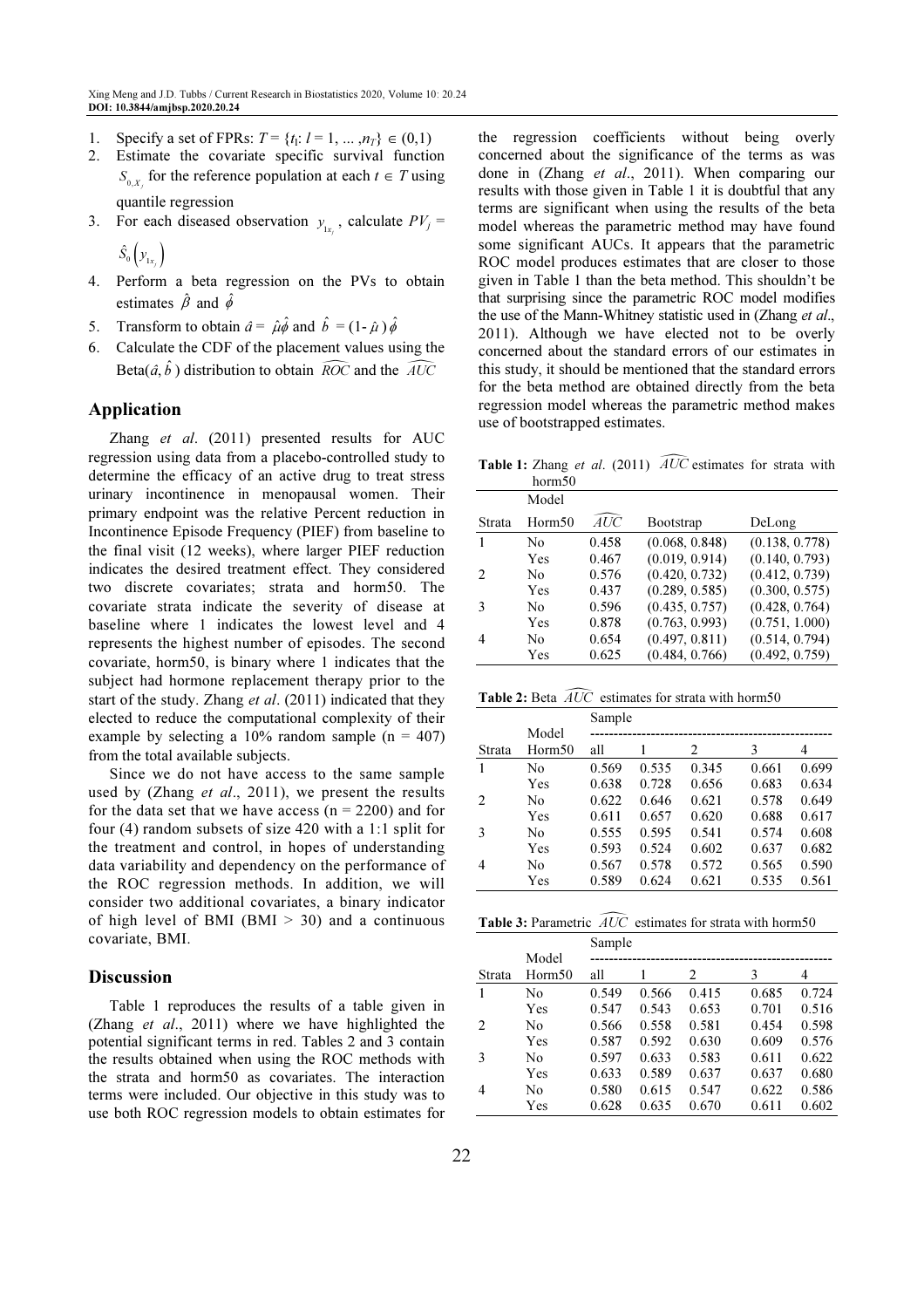Xing Meng and J.D. Tubbs / Current Research in Biostatistics 2020, Volume 10: 20.24 DOI: 10.3844/amjbsp.2020.20.24

|        |            | Sample |       |       |       |       |
|--------|------------|--------|-------|-------|-------|-------|
|        | Model      |        |       |       |       |       |
| Strata | <b>BMI</b> | all    |       | 2     | 3     | 4     |
|        | Low        | 0.631  | 0.721 | 0.724 | 0.661 | 0.710 |
|        | High       | 0.607  | 0.604 | 0.467 | 0.658 | 0.696 |
| 2      | Low        | 0.610  | 0.697 | 0.651 | 0.649 | 0.652 |
|        | High       | 0.642  | 0.677 | 0.733 | 0.721 | 0.619 |
| 3      | Low        | 0.592  | 0.624 | 0.558 | 0.629 | 0.608 |
|        | High       | 0.632  | 0.706 | 0.669 | 0.655 | 0.604 |
| 4      | Low        | 0.589  | 0.610 | 0.603 | 0.601 | 0.611 |
|        | High       | 0.577  | 0.587 | 0.530 | 0.600 | 0.601 |

Table 4: Beta  $\widehat{AUC}$  estimates for strata with high BMI

Table 5: Parametric  $\widehat{AUC}$  estimates for strata with high BMI

|        |       | Sample |       |       |       |       |  |
|--------|-------|--------|-------|-------|-------|-------|--|
|        | Model |        |       |       |       |       |  |
| Strata | BMI   | all    |       | 2     | 3     | 4     |  |
| 1      | Low   | 0.575  | 0.571 | 0.579 | 0.536 | 0.595 |  |
|        | High  | 0.578  | 0.589 | 0.449 | 0.652 | 0.594 |  |
| 2      | Low   | 0.606  | 0.654 | 0.595 | 0.663 | 0.621 |  |
|        | High  | 0.636  | 0.636 | 0.670 | 0.709 | 0.607 |  |
| 3      | Low   | 0.602  | 0.604 | 0.583 | 0.617 | 0.624 |  |
|        | High  | 0.621  | 0.655 | 0.667 | 0.660 | 0.570 |  |
| 4      | Low   | 0.604  | 0.622 | 0.604 | 0.608 | 0.612 |  |
|        | High  | 0.604  | 0.625 | 0.548 | 0.613 | 0.626 |  |

**Table 6:** Beta  $\widehat{AUC}$  estimates for strata with continuous BMI

|                |       | Sample |       |       |       |       |  |
|----------------|-------|--------|-------|-------|-------|-------|--|
|                | Model |        |       |       |       |       |  |
| Strata         | BMI   | all    | 1     | 2     | 3     | 4     |  |
| 1              | 25    | 0.624  | 0.684 | 0.670 | 0.653 | 0.708 |  |
|                | 30    | 0.630  | 0.685 | 0.662 | 0.666 | 0.704 |  |
|                | 35    | 0.636  | 0.685 | 0.655 | 0.678 | 0.699 |  |
| 2              | 25    | 0.616  | 0.690 | 0.670 | 0.665 | 0.647 |  |
|                | 30    | 0.622  | 0.690 | 0.662 | 0.677 | 0.642 |  |
|                | 35    | 0.628  | 0.691 | 0.655 | 0.689 | 0.636 |  |
| 3              | 25    | 0.599  | 0.651 | 0.591 | 0.627 | 0.610 |  |
|                | 30    | 0.605  | 0.651 | 0.583 | 0.640 | 0.604 |  |
|                | 35    | 0.611  | 0.652 | 0.576 | 0.652 | 0.599 |  |
| $\overline{4}$ | 25    | 0.579  | 0.600 | 0.581 | 0.588 | 0.612 |  |
|                | 30    | 0.585  | 0.600 | 0.573 | 0.602 | 0.607 |  |
|                | 35    | 0.591  | 0.601 | 0.565 | 0.615 | 0.601 |  |

Table 7: Parametric  $\widehat{AUC}$  estimates for strata with continuous **BMI** 

|        |       | Sample |       |       |       |       |  |
|--------|-------|--------|-------|-------|-------|-------|--|
|        | Model |        |       |       |       |       |  |
| Strata | BMI   | all    |       | 2     | 3     | 4     |  |
| 1      | 25    | 0.573  | 0.576 | 0.549 | 0.566 | 0.597 |  |
|        | 30    | 0.581  | 0.577 | 0.544 | 0.582 | 0.591 |  |
|        | 35    | 0.588  | 0.578 | 0.540 | 0.598 | 0.584 |  |
| 2      | 25    | 0.610  | 0.648 | 0.611 | 0.669 | 0.621 |  |
|        | 30    | 0.618  | 0.649 | 0.607 | 0.683 | 0.615 |  |
|        | 35    | 0.626  | 0.650 | 0.603 | 0.697 | 0.609 |  |
| 3      | 25    | 0.603  | 0.619 | 0.606 | 0.620 | 0.612 |  |
|        | 30    | 0.610  | 0.620 | 0.601 | 0.635 | 0.607 |  |
|        | 35    | 0.618  | 0.621 | 0.597 | 0.650 | 0.601 |  |
| 4      | 25    | 0.598  | 0.623 | 0.586 | 0.596 | 0.622 |  |
|        | 30    | 0.605  | 0.624 | 0.582 | 0.612 | 0.617 |  |
|        | 35    | 0.613  | 0.625 | 0.577 | 0.627 | 0.611 |  |

Table 4-7 summarize the results when using BMI as a covariate with the entire data set and 4 subset data sets. Table 4 and 5 summarize the results when using the discrete BMI covariate. There is a lot going on in these tables, but both methods indicate that the separation between the treatment and the control groups decreases as the BMI increases. We see similar results when using BMI as a continuous covariate with both ROC methods (Tables 6 and 7).

## Conclusion

Our objective was to demonstrate how two ROC regression methods could be used instead of the more commonly used AUC regression models based upon the Mann-Whitney statistic when one has both discrete and continuous covariates. The ROC model provided believable results when used with data from a clinical study where the results from the AUC model were published. The parametric ROC model given by Alonzo and Pepe (2002) is widely used and is commercially available for use in R packages and Stata. The beta model based upon modeling the placement scores given by Stanley and Tubbs (2018) is not as widely used. Yet, it performed as well as the parametric model.

#### Funding Information

No external funding was used for this research and manuscript.

## Author' Contributions

Xing Meng: Computation and computer programming support. Created tables and figures.

J.D. Tubbs: Problem formulation, writing and editing the manuscript.

## Ethics

No ethical issues were encountered in connection with this manuscript.

## References

- Alonzo, T.A. and M.S. Pepe, 2002. Distribution-free ROC analysis using binary regression techniques. Biostatistics,3:421-432. DOI:10.1093/biostatistics/3.3.421
- Cai, T., 2004. Semi-parametric ROC regression analysis with placement values. Biostatistics, 5: 45-60. DOI: 10.1093/biostatistics/5.1.45
- Dodd, L. and M. Pepe, 2003. Semiparametric regression for the area under the receiver operating characteristic curve. J. Am. Stat. Assoc., 98: 409-417. DOI: 10.1198/016214503000198